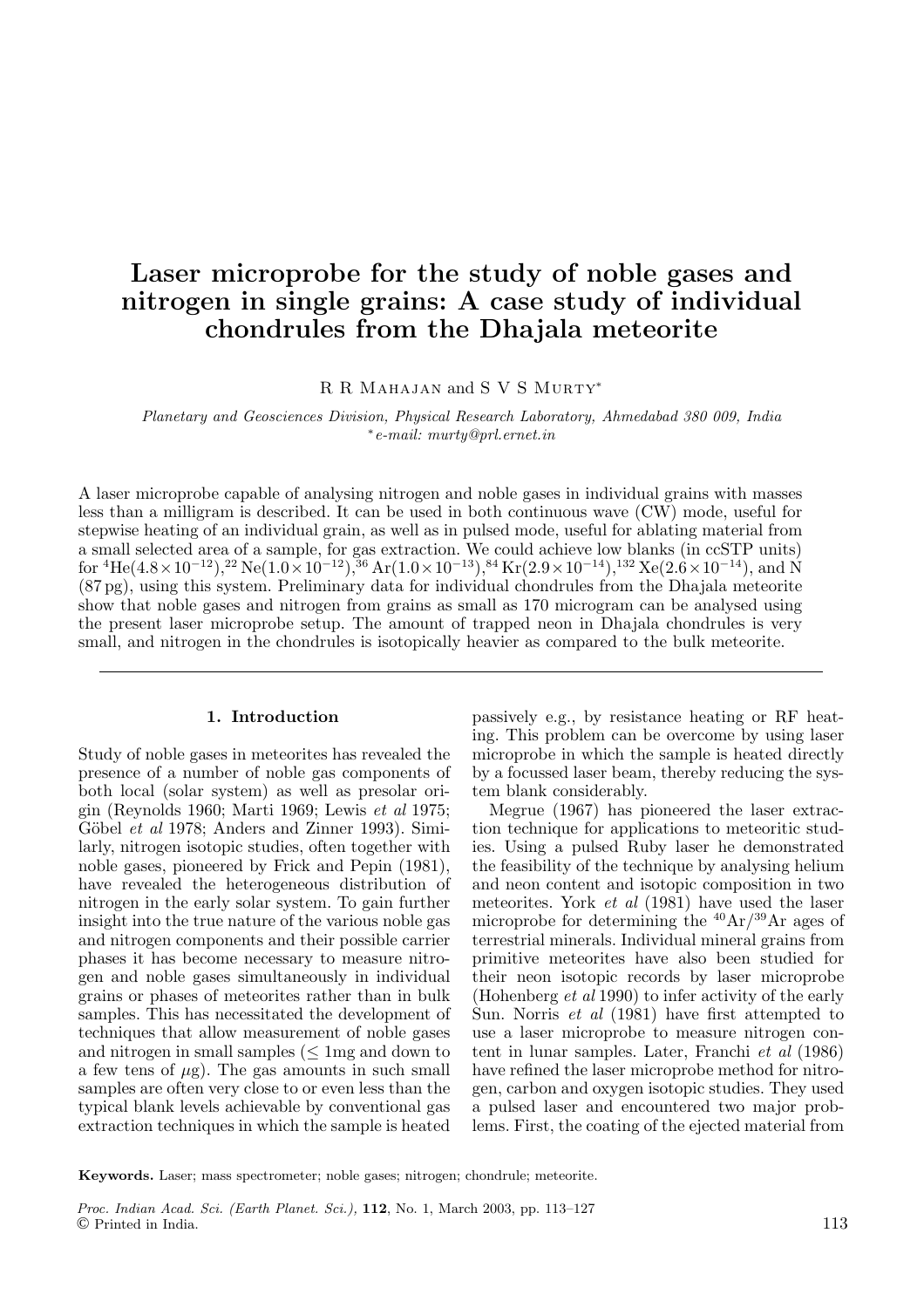

Figure 1. Schematic of the laser microprobe setup.

the sample onto the optical window of the sample holder (following laser irradiation of the sample), resulted in attenuation of laser energy reaching the sample surface during successive irradiation steps. Second, the measured  $\delta^{15}N$  values (the deviation of  $15N/14N$  ratio in the sample from that of standard, expressed in parts per thousand) of multiple samples of the Murchison meteorite showed a large variation from  $+12.4$  to  $+60.6%$  with apparent N concentrations that range from 82 to 417 ppm. The  $\delta^{15}$ N values are found to be closer to the true bulk Murchison value whenever the contents of nitrogen gas extracted were the highest. For those extractions where smaller concentrations of nitrogen were observed, a wider range of  $\delta^{15}N$  values were obtained  $(+12.4, +15.6, +60.3\%)$ . They could not ascertain if the isotopically distinct nitrogen originates from various phases that could be present within the analysed region or from the outer margins of this region. By using continuous wave laser radiation one can eliminate such ambiguities. Further, single grain analysis will also eliminate the interference from the surrounding material, present during analysis of composite phases. Single lunar mineral grains have been studied recently to understand the variations seen in the nitrogen isotopic composition in lunar samples (Wieler et al 1999) as well as the relative abundances of noble gases in the ancient solar wind (Wieler et al 1996). A laser microprobe has been recently set up at the Physical Research Laboratory, Ahmedabad, for the simultaneous analysis of nitrogen and noble gases in microscopic samples as well as in individual grains. We have also designed and fabricated an all-metal ultra high vacuum (UHV) cleanup system to get low system blanks. Here we report in detail the laser microprobe system and results of an initial study of sub-mg size individual chondrules from the Dhajala meteorite.

#### **2. Experimental setup**

The setup of the laser microprobe is shown schematically in figure 1. It consists of

- laser,
- sample chamber,
- XY stage.
- CCD camera,
- cleanup and separation system, and
- mass spectrometer.

#### 2.1 The laser system

The laser used in this study is a Nd:YAG laser (Model SL900GT, Spectron Laser Systems, U. K.). This laser can be operated in continuous wave as well as pulsed (Q-switched) mode. At the fundamental wavelength (1064 nm) the maximum output of the laser in CW mode is 16 W and the divergence of the output beam is 1.8 mrad. In the pulsed mode the average power is 8W. The laser can also be operated at second harmonic, and has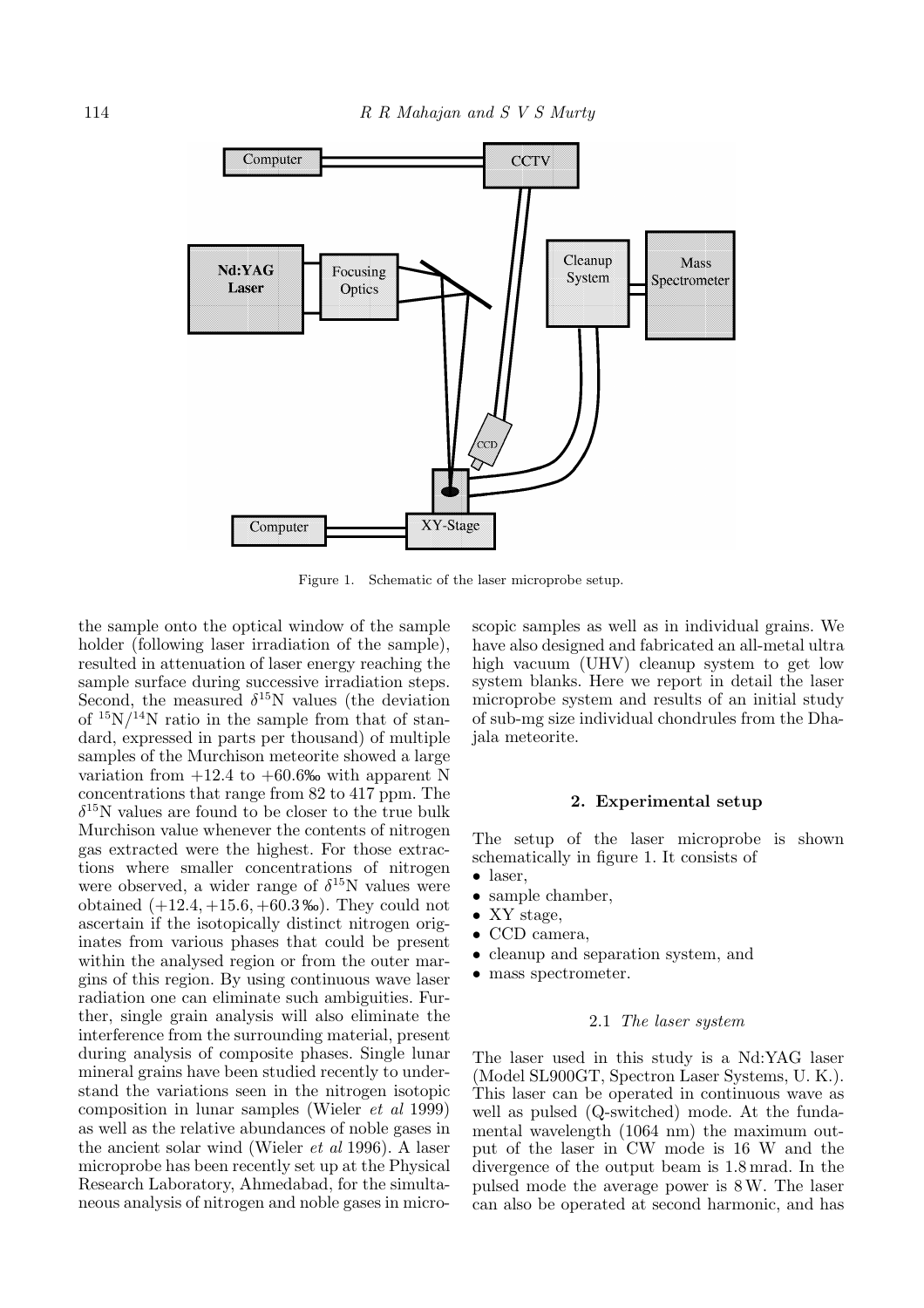an average output power of 3W at 532 nm, operated at the pulsed mode. The pulsewidth of the Q-switched laser output is 120 ns. The operation of laser in the CW mode is useful in uniformly heating a grain; while in the pulsed mode operation it can be used to selectively melt a part of the sample.

As different mineral grains have different absorption properties for light radiation, with some absorbing light in the visible range while others in the infra red (IR) range, we are using a laser having outputs both in IR (fundamental,  $1064 \text{ nm}$ ) and visible (532 nm) (second harmonic generation) region. For those mineral grains, which do not absorb light in either range, the laser may be operated in the Q-switch mode to dump large power in a single shot to heat/melt such mineral grains.

A HeNe laser is integrated on the main laser assembly such that its output followed the same path as that of the Nd:YAG laser beam (see figure 2). The HeNe laser serves two purposes: aiming of the main laser beam at the sample and alignment of the optical components of the focussing optics. The output of the HeNe laser is directed through two mirrors (M6, M7) in such a way that it will travel the same path as followed by both the fundamental and second harmonic outputs of the main laser. Because the lasing output of the main laser at both 1064 nm [invisible] and 532 nm [green] has high output power, they are not useful for adjusting the sample under the focusing spot, as this process can preheat the sample and gases may be lost from it. In contrast, the output power of the HeNe laser is only 2 mW and its wavelength [632.8 nm] is in the visible (red) region, making it a good tool for adjustment of the sample as well as optical alignment of the different components of the laser system, some of which have to be changed for switching the laser output from fundamental to second harmonic. A telescope is used for collimating the laser beam. Collimation is essential for getting the parallel size of output laser beam. The laser beam is then focussed by a lens to a small spot.

Characterization of the laser output power as a function of the input current or the modulation frequency (for Q-switched mode) is important before conducting any laser irradiation experiment. Figure 3 shows the output power versus Q-switch modulation frequency for wavelength 532 nm and a lamp current of 17.2 A; the average power decreases as the modulation frequency increases from 3 kHz to 10 kHz. The output power as a function of the lamp current in the CW mode of the laser for fundamental wavelength (1064 nm) is shown in figure 4; in this case the output power increases very slowly as the lamp current increases, and shows a sharp increase after a threshold current (15.5 A). For example, in the Q-switch mode, for 3 kHz modulation frequency at 1064 nm, the average power is 11W, which implies that the peak pulse power (for 120 ns pulse) is 30 kW and the power density is  $3 \times 10^{11}$  W/m<sup>2</sup>. For continuous wave [CW] mode at 1064 nm, and at a lamp current of 16.5 A, the power output is 15W. The pumping lamp current can be varied between 11 A and 18 A, so a desired power output can be set for a particular irradiation step.

## 2.2 Sample chamber

The assembly of the sample chamber is made up of stainless steel (SS). There are three parts to it (figures 5a and b). The top flange is fitted with an optical (quartz) window that allows both 1064 and 532 nm radiation to pass through it with minimum attenuation. A double-sided flange forms the middle section of the chamber, which is connected to the cleanup system through a flexible stainless steel tube. The bottom SS flange is used to mount the sample holder.

An additional quartz cover slip, fitted on a nickel holder, is also mounted inside the sample chamber (figure 5b). The nickel holder is movable in a circular way using an external magnet. During the laser irradiation of any sample, the nickel holder is moved appropriately so that the quartz slip covers the region around the sample. This stops deposition of material vaporised from the sample during laser irradiation on the optical window, thus keeping its transmission of laser power intact and allowing its use over a long period. The sample holder is made of copper plate of 3 mm thickness. Copper is used since it is a good conductor of heat and will suppress background gases that may result from localised heating. Different sizes of blind pinholes are punched on the sample holder for loading the samples (individual grains). The sample chamber has been fixed on a platform, which is in turn fixed on the XY stage.

Online monitoring of the sample for recording the processes before, during and after the laser irradiation is necessary. This is done by using a monochrome CCD camera coupled to a zoom lens (Leica monozoom 7) for imaging and observing the sample using a CCTV and a PC that serves the purpose for online monitoring as well as image grabbing.

An XY stage is used to locate the sample at the focusing spot of the laser. By keeping the laser beam spot at a fixed location, the desired sample can be moved under the laser beam spot using the  $XY$ -stage. The movement of the  $XY$ -stage can be programmed. If there is a need to raster the surface of a sample (removal of few nanometers of the surface by irradiating with laser beam for short durations), the same may be done by moving the sample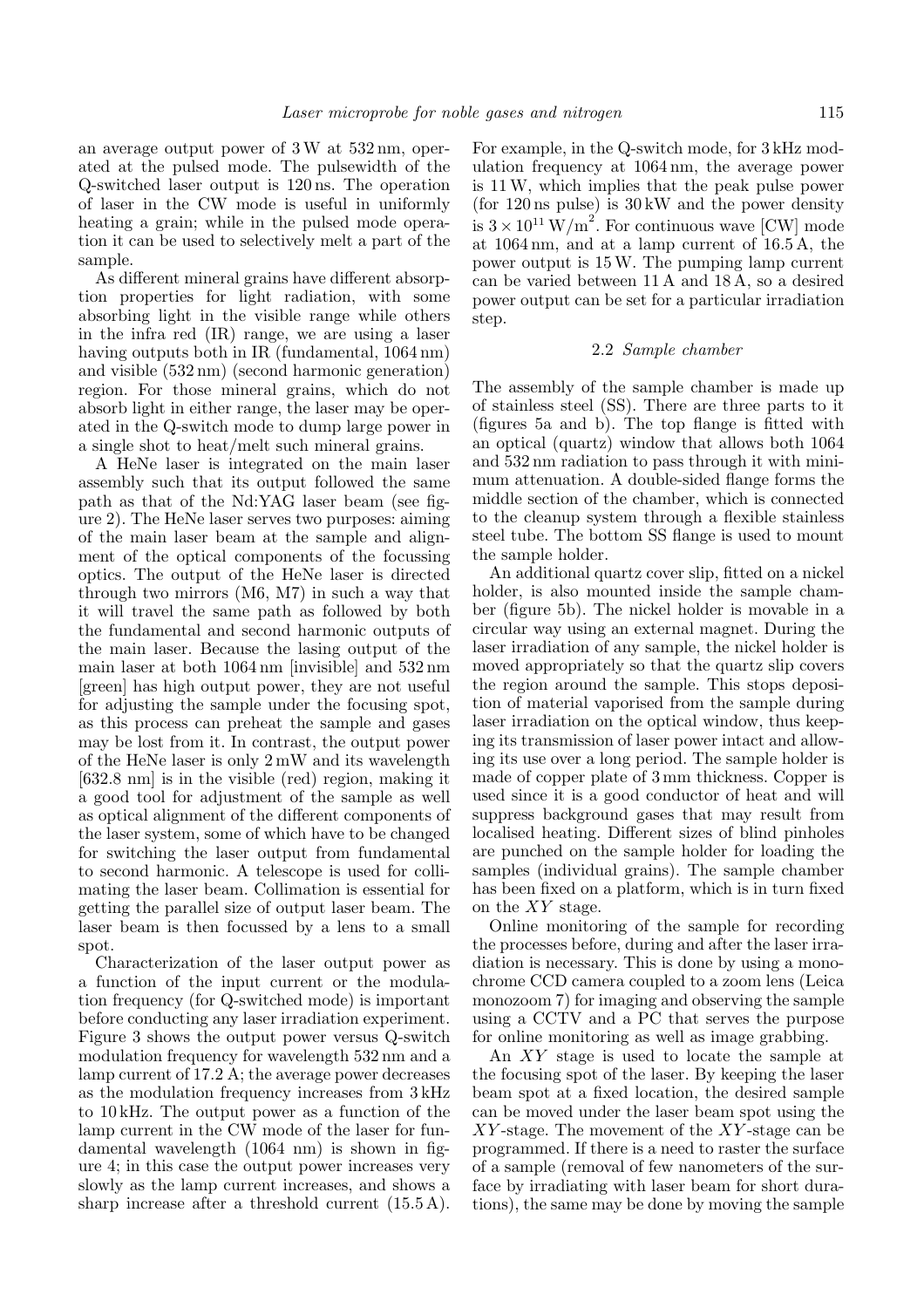

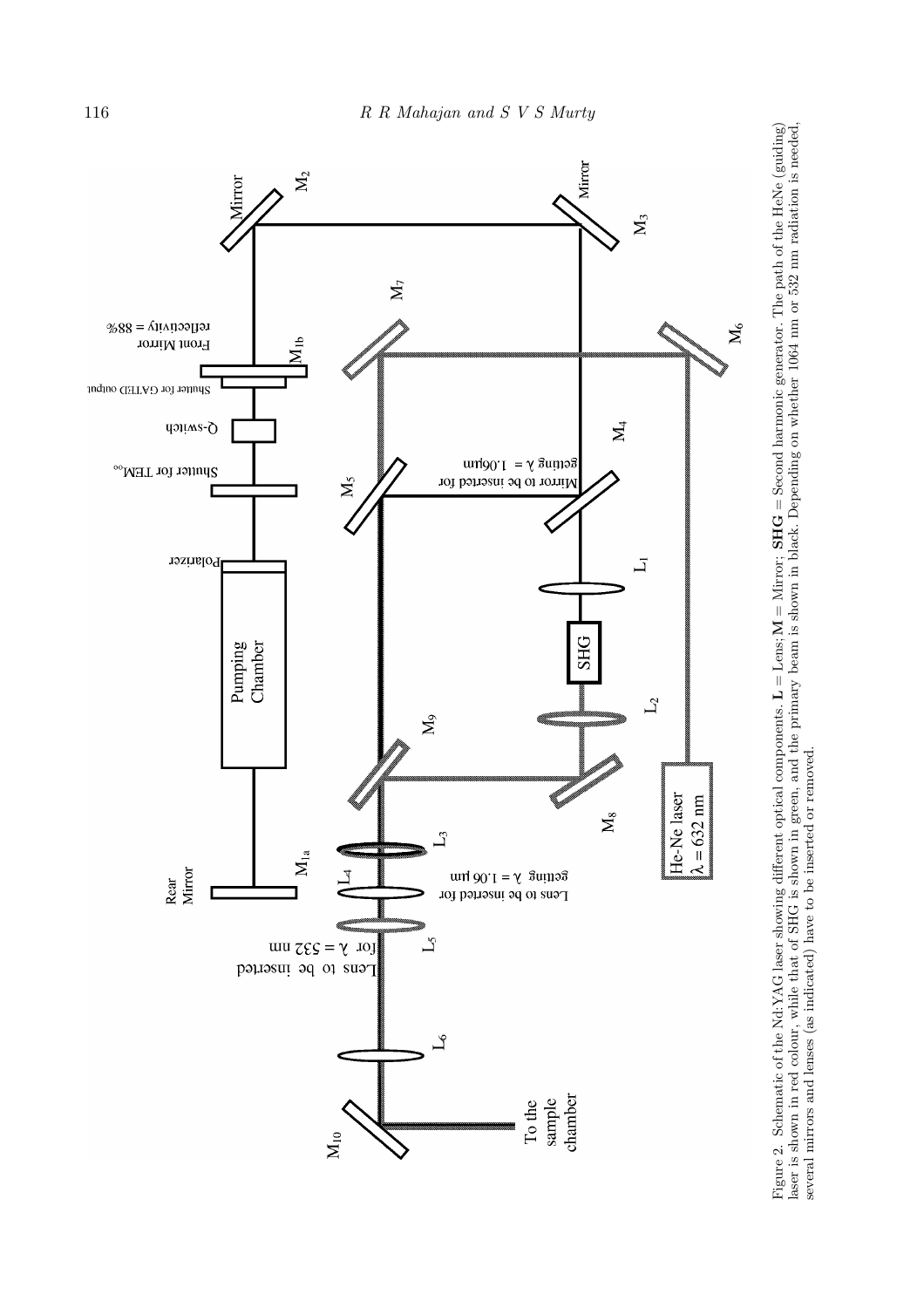

Figure 3. Power output of the laser vs Q-switch modulation frequency for the second harmonic generator ( $\lambda = 532 \text{ nm}$ ) at a lamp current of 17.2 A. This mode works like a quasi-CW mode.

across the laser beam with the desired speed. The rastering is useful for two different purposes. First, the gases coming out from surficial layers during rastering can be studied and one can have information about gases implanted to shallow depths on grain surfaces (e.g., solar wind implantation into lunar and meteoritic grains). Second, one can avoid surficial contamination by removing the top layers of the sample before studying the composition of the gases in the sample. The  $XY$ -stage, fixed on a jack that allows fine vertical movement, can also be adjusted to put the sample at the exact location of the focusing spot.

#### 2.3 The UHV cleanup and separation system

A new all-metal UHV cleanup system has been designed and fabricated, keeping the total volume of the system small, to achieve low system blanks.

The salient features of the extraction system are the following:

- All-metal configuration to obtain very low blanks for He and Ne. A branching line made of pyrex is added for the processing of nitrogen, as the allmetal system did not yield low and reproducible blanks for nitrogen. The whole system can be covered and baked to 300◦C to achieve UHV and very low blanks.
- Use of a turbomolecular pump backed by a diaphragm pump to obtain hydrocarbon free UHV of  $10^{-9}$  torr and use of ion pump to maintain the UHV conditions during sample analysis.



Figure 4. Power output of the laser vs lamp current for the fundamental wavelength,  $\lambda = 1064$  nm.

• Use of stainless steel mesh (SSM) for adsorption of noble gases and nitrogen. SSM's can be degassed up to 700◦C thereby obtaining ultraclean conditions, without in any case affecting its adsorption/desorption characteristics. Earlier workers have used molecular sieves for  $N_2$ adsorption, which often suffered from memory effects that posed serious limitations when handling small amounts (picomoles) of  $N_2$ .

The schematic of the cleanup system is shown in figure 6. The different components of the cleanup system are: two SSM fingers, two charcoal fingers, two CuO fingers, two cold fingers, one Ti-sponge getter finger, and one TiZr getter finger.

The SSM is used for collecting noble gases (argon, krypton, xenon) and nitrogen by cooling it to liquid nitrogen temperature (LNT). The adsorbed gases on SSM can be desorbed, by heating the finger up to  $150^{\circ}$ C. The second SSM finger (near the mass spectrometer) is used to collect the sample gas, which is to be introduced into the mass spectrometer. The cold finger is used to trap the unwanted and condensable gases  $(H_2O, CO_2)$ etc.) at LNT. The charcoal is used for collecting the noble gases as well as for their separation (into Ar, Kr, and Xe). The separation is achieved by keeping a temperature controller probe on the finger. There are two charcoal fingers used in the cleanup system; in the first, xenon is separated from Ar-Kr, and the later are collected on the second charcoal finger. The Ar-Kr mixture is then further separated. A TiZr getter is used to remove all the chemically reactive gases. A CuO is used to generate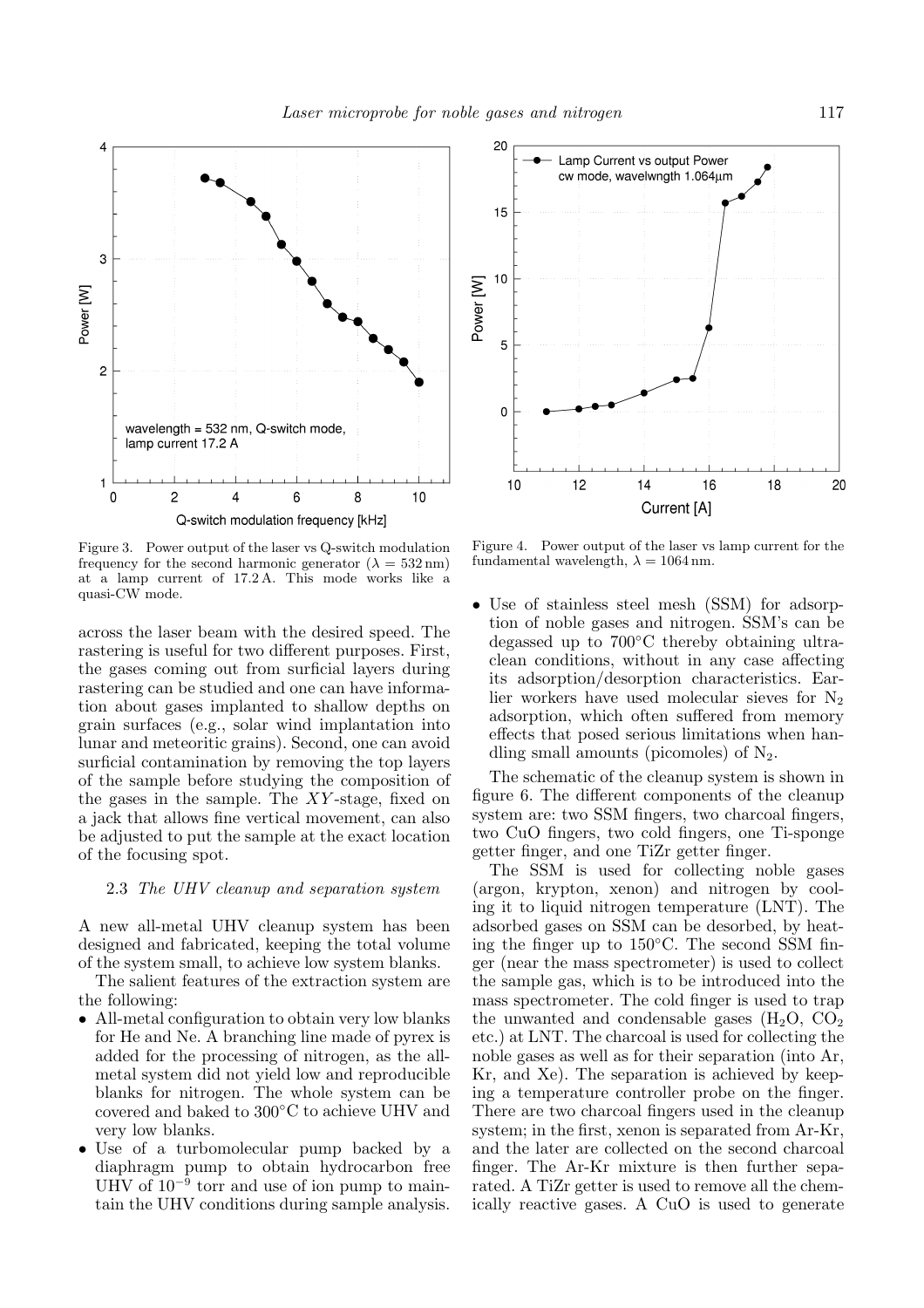

Figure 5(a). Schematic of the sample chamber. The quartz cover slip is mounted on a nickel frame to enable its positioning, through rotation, using an external magnet. This facilitates covering of the sample (and its surrounding region) under laser irradiation and prevents vapour deposition on the main quartz window.



Figure 5(b). The actual sample chamber. The blind holes in the copper plate, where samples are placed and the cover glass to prevent sample vapours from reaching the quartz window can be clearly seen.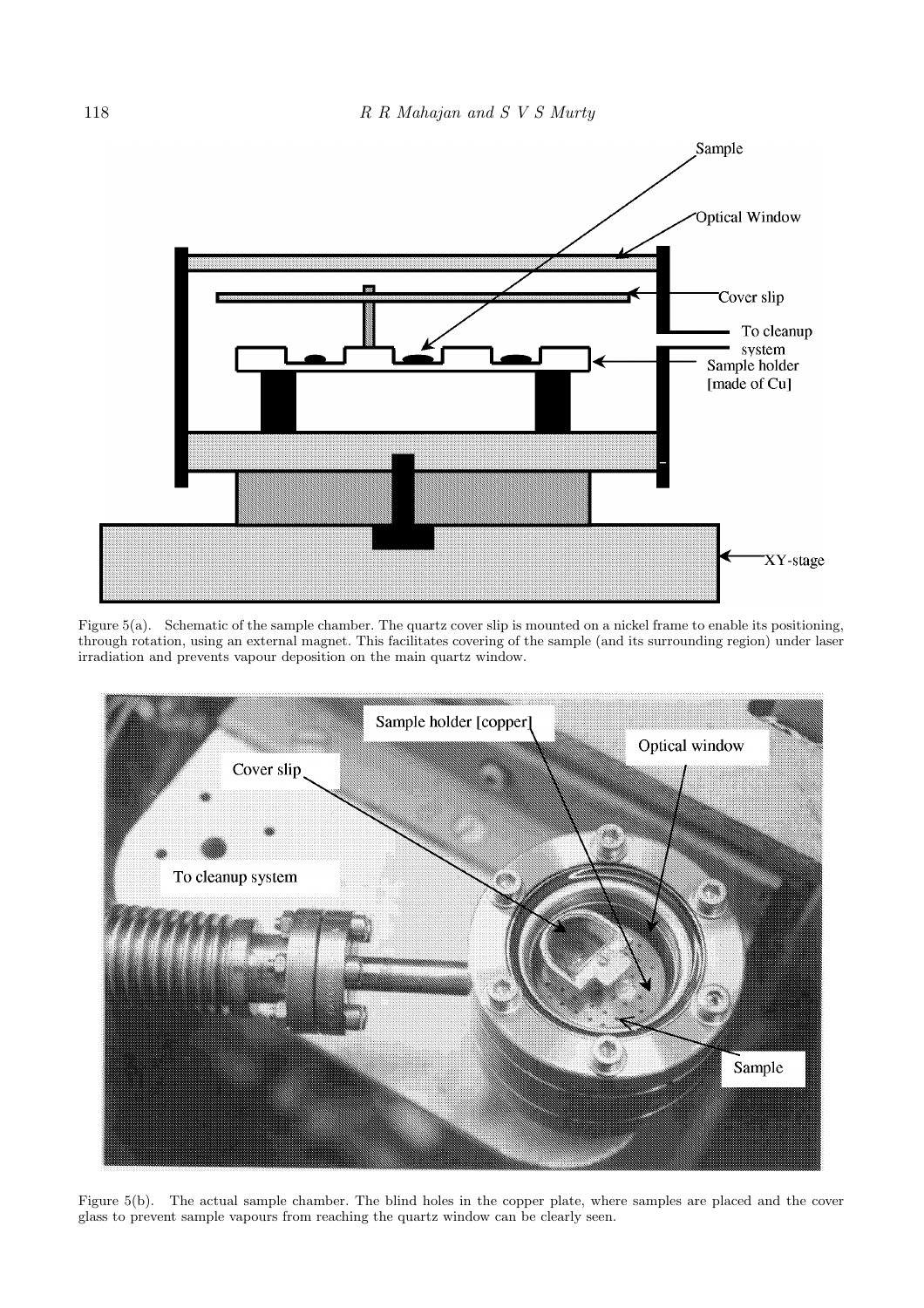oxygen in the cleanup system at desired pressure. Oxygen is needed to oxidize the hydrocarbons etc. into condensable gases, which can then be removed from the gas (nitrogen fraction) by using the cold trap. The condensible gases can further be removed using either the TiZr- or Ti-sponge-getter. Three pressure gauges are connected to the cleanup system to monitor the vacuum level, as well as to measure the pressure generated by the extracted gases from the sample and the pressure of oxygen generated from the CuO.

During the initial phases of assessing the performance of the all-metal extraction system we have realized that the system does not give low and reproducible blanks for nitrogen, although no such problem existed for noble gases. This could be due to some metal surfaces in the UHV system serving as active sites for  $N_2$  to be chemisorbed. To avoid prolonged exposure of  $N_2$  released from the sample to metal surfaces of the extraction system we have introduced a separate branch line made of pyrex glass for nitrogen processing. The glass line has been integrated in the metal cleanup system in such a way that, after irradiation of sample by the laser, a volume split of the total extracted gas is isolated into the glass line within a minute for the nitrogen analysis, while the rest of the gas is processed for noble gases in the metal system.

# 2.4 Operating modes of the laser microprobe

The laser heating technique can be characterized by the operating modes of the laser: continuous wave (CW) heating and Q-switched heating. The applications of these two modes of operation are considerably different. The single grain gas extraction requires a CW output whereas in situ studies of small area in a large polished section of a sample require a Q-switched pulse output. These specific requirements will clearly depend on the coupling of the laser output and the heated material. Laser radiation in CW mode delivers constant energy to the sample throughout the heating/melting process, uniformly heating the target area. This is useful in the analysis where individual grains are used. However, for in situ study of individual phases in a multiphase sample, the CW mode of operation will lead to heating of phases surrounding the target phase that often result in unwanted degassing of the sample. Therefore, Qswitched laser output, that delivers energy to the sample in a series of short-duration pulses of highpower bursts leading to rapid heating followed by a brief cooling period over the course of each duty cycle is chosen for such analysis. This results in minimal heating of the material surrounding the target phase. Also the Q-switched laser output can be used in those samples that are transparent at 1064 nm or 532 nm wavelength and a large amount of power is required to either heat or melt the sample.

## 2.5 Procedural protocols for gas extraction

The experimental analysis of a sample using laser microprobe consists essentially the following steps:

- gas extraction by laser;
- partitioning the extracted gas into N-fraction and noble gas fraction and
- cleaning, separation and measurement of each of the gas components.

Before starting the analysis of the sample, all the volumes are pumped off and all the valves are closed. The sample is irradiated by laser using 0.2W to 4.5W power with increasing time from 3 sec to 1 min. The images of the sample were monitored and stored using CCD camera, before, during and after laser irradiation.

Following the laser irradiation, a split of the released gases is taken for He and Ne analysis, after which the gas is opened to the "pyrex-line" branch to avoid buildup of He and Ne blank due to diffusion through glass. This is achieved by expanding the extracted gas and valving off a fraction for He, Ne studies between  $V_{L2}$  and  $V_{L6}$  (see figure 6). The remaining gas is then expanded into the "pyrex-line" and a gas split is isolated for nitrogen analysis. It only takes about two minutes by the time nitrogen split is isolated, minimizing the exposure of  $N_2$  to metal. The helium and neon gas fraction is then cleaned by exposing it to the heated Ti-sponge getter, while the Ar/Kr/Xe in this volume is trapped by cooling the charcoal finger  $[V_{L4}]$  to LNT. Ti-sponge getter removes all chemically active gases from the volume exposed to it so that the gas fraction that has to be put inside the mass spectrometer is free from hydrocarbons. The helium and neon are let in and analysed by the mass spectrometer. During the He, Ne analysis the SSM finger kept under LNT is open to the mass spectrometer volume, to minimize the amounts of  ${}^{40}\text{Ar}, \text{CO}_2$  and water so that the interferences due to  $^{40}\text{Ar}^{++}$ ,  $\text{H}_2^{18}\text{O}^+$  (at  $^{20}\text{Ne}$ ) and  $\text{CO}_2^{++}$ (at  $2^2$ Ne) are minimized. Nitrogen gas fraction is cleaned by exposing it to CuO (wrapped in Pt foil) at 750◦C for 20 minutes, to oxidise any CO and hydrocarbons to  $CO<sub>2</sub>$  and  $H<sub>2</sub>O$ , and subsequently to CuO at  $400°C$  to remove excess O<sub>2</sub>.  $CO<sub>2</sub>$  and  $H<sub>2</sub>O$  are condensed on cold finger and pure  $N_2$  fraction is transferred to let-in volume for measurement. The remaining Ar/Kr/Xe amount in the volume between the valve  $V_{L2}$  and the sample chamber is collected on the same charcoal finger  $(V_{L4})$  by cooling it to LNT. This fraction of gas is cleaned by Ti-sponge getter and then admitted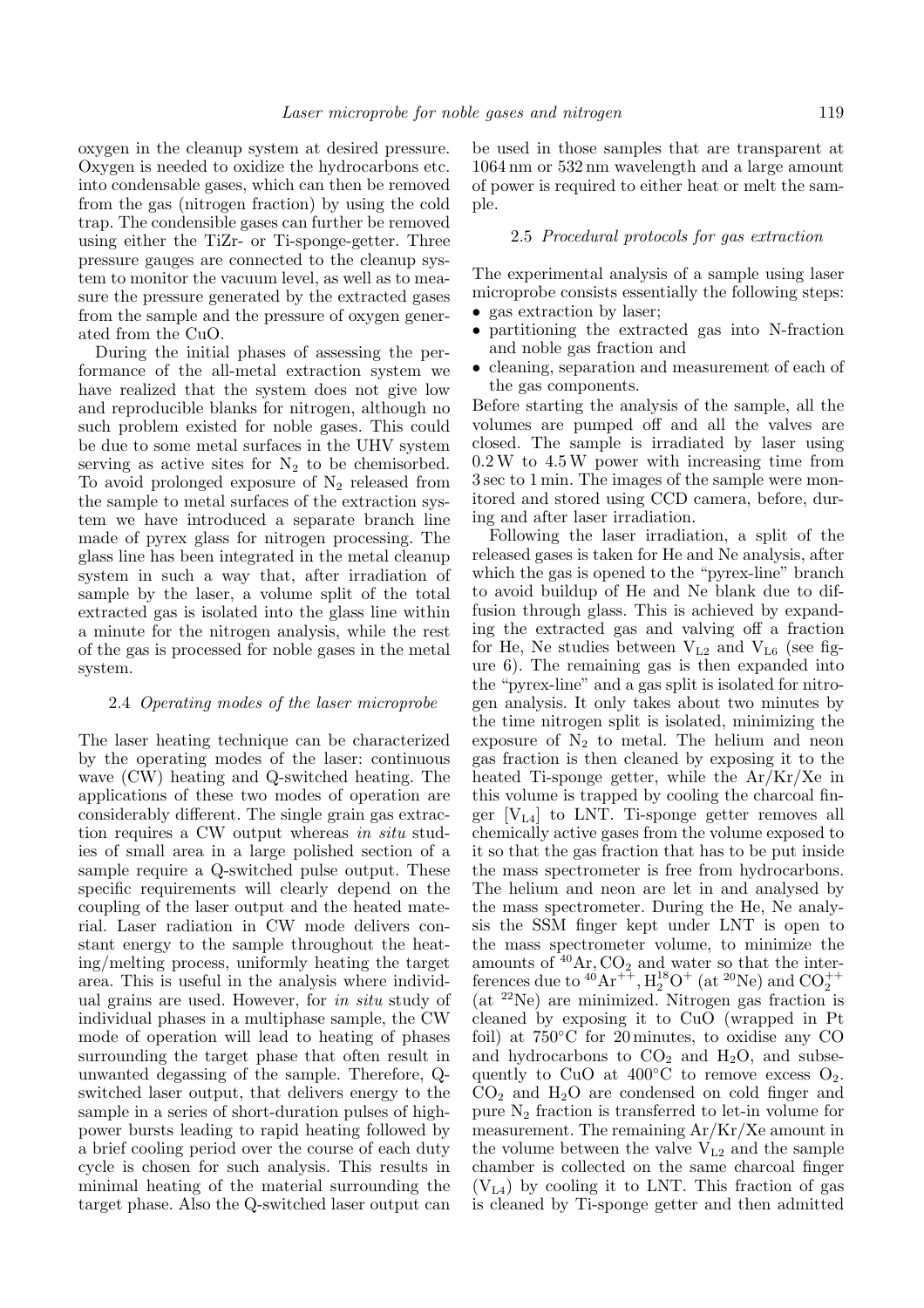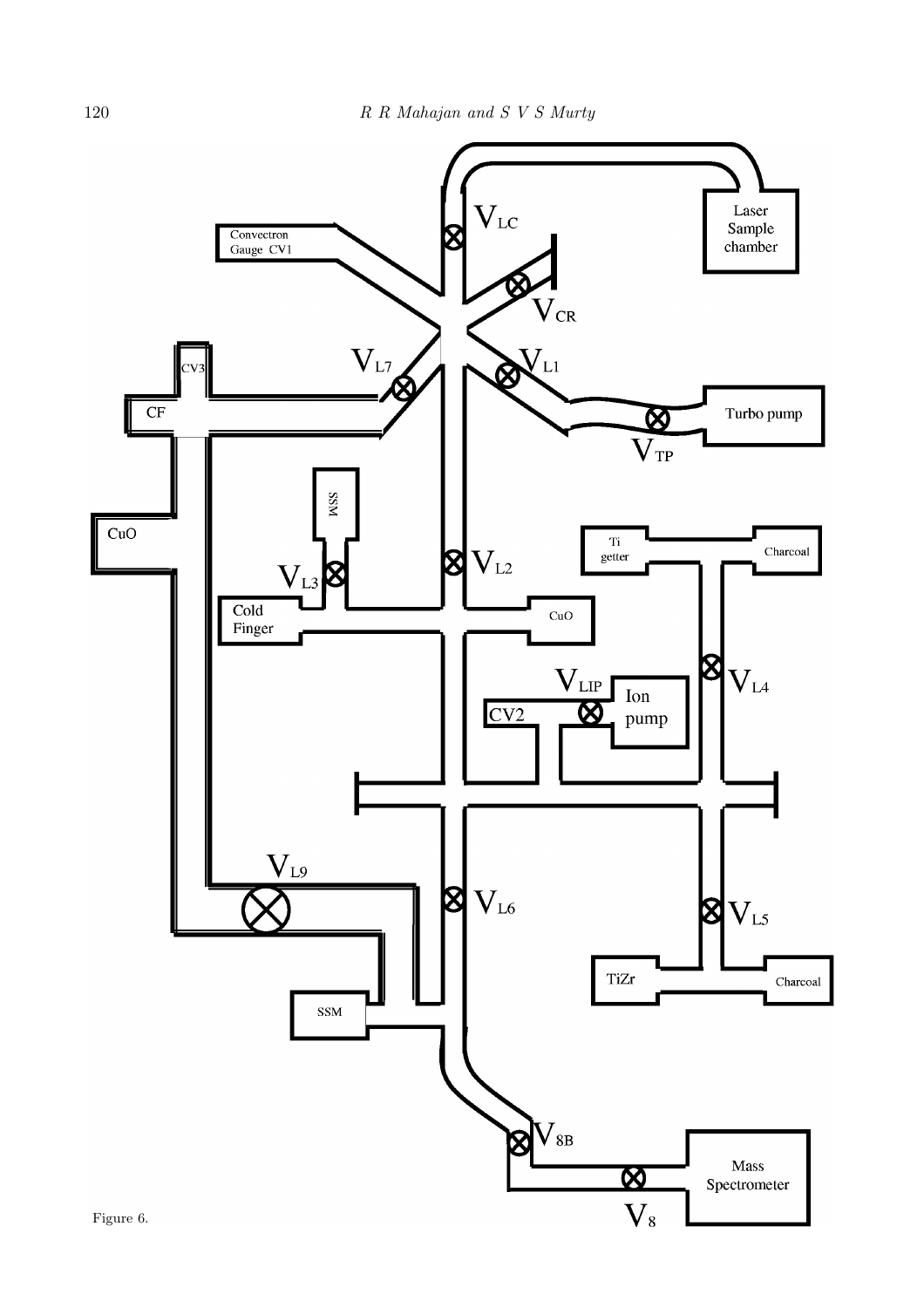|                       | $^{4}$ He     | $36\,\mathrm{Ar}$<br>$^{22}$ Ne |                  |             | ${}^{84}\text{Kr}$ ${}^{132}\text{Xe}$ | N          |
|-----------------------|---------------|---------------------------------|------------------|-------------|----------------------------------------|------------|
|                       |               |                                 | $10^{-12}$ ccSTP |             |                                        | pg         |
| Laser<br>Conventional | 4.8<br>150000 | 1.0<br>100                      | 0.1<br>75        | 0.03<br>0.3 | 0.03<br>0.3                            | -87<br>300 |

Table 1. Blank of the laser microprobe with all-metal extraction system is compared with that of conventional heating and glass extraction system.

into the mass spectrometer for analysis. The total time to complete an experiment is around four hours.

**He, Ne analysis**: Masses 2, 3, 4 are scanned repeatedly. Mass 2 is used to assess  $H_3^+$  contribution at mass 3, by using predetermined value of  $(H_3^+/H_2^+) = 4.6 \times 10^{-4}$ . At the end of the analysis of Ne masses 20, 21 and 22, peaks at 40, 44 and 18 are measured to estimate interferences from  $^{40}\text{Ar}^{++}$ ,  $\text{CO}_2^{++}$  and  $\text{H}_2^{18}\text{O}^+$ , using pre-determined factors  $(^{40}\text{Ar}^{++}/^{40}\text{Ar}^{\pm}) = 0.11, (\text{CO}_2^{++}/\text{CO}_2^{+}) =$ 0.015 and  $(H_2^{18}O/H_2^{16}O) = 0.00204$ . Interference contributions are less than 10% for most of the analysed samples. Occasionally, like in the case of chondrule S24 (see next section), whose mass is small (0.172 mg), the signal size at mass 20 was very small and the interference correction exceeded 50%, though mass 21 is clear of any interference. Hence, we do not report  $^{20}\text{Ne}/^{22}\text{Ne}$  ratio for this sample.

**Ar/Kr/Xe**: This fraction is analysed without separating it into individual gases. First Ar is analysed. Usually, <sup>36</sup>Ar and <sup>38</sup>Ar amounts are very small as compared to <sup>40</sup>Ar and intensity of  ${}^{36}\text{Ar}^+$ and  ${}^{38}\text{Ar}^+$  are measured using electron multiplier and  $40Ar^+$  on Faraday cup, if its signal is too large for the multiplier. After completing the Ar scan, Kr and Xe peaks are scanned for estimating the amounts of <sup>84</sup>Kr and <sup>132</sup>Xe and the ratio  $129\text{Xe}/132\text{Xe}$ . In some cases, where the amount of Xe in the sample is large, the complete Xe spectrum is scanned (taking about ten scans) to obtain the isotopic composition for other Xe isotopes as well.

**Nitrogen**: Nitrogen is analysed in the molecular form. Signal size at masses 28 and 29  $(^{14}N^{14}N$  and  $14N^{15}N$ ) are usually large enough to be measured on Faraday cup. Following this, masses 29 and 30  $(15N^{15}N+12C^{18}O)$  are measured on multiplier, to accurately obtain the ratio of (29/30), so that contribution from CO can be assessed and corrected for (see, e.g., Murty 1997 for details).

#### 2.6 Sensitivities and system blanks

Air standards are run in order to infer sensitivity and mass discrimination during analysis. The sensitivities (ccSTP/mV) are <sup>4</sup>He = 1.865  $\times$  $10^{-12}$ ,  $^{22}\text{Ne} = 1.078 \times 10^{-12}$ ,  $^{36}\text{Ar} = 1.556 \times$  $10^{-13}$ ,  ${}^{84}$ Kr = 1.349 ×  $10^{-13}$ ,  ${}^{132}$ Xe = 9.275 ×  $10^{-14}$ on multiplier (10<sup>9</sup>  $\Omega$  resistor), and <sup>28</sup>N<sub>2</sub> = 6.35  $\times$  $10^{-6} \mu$  g/mV (on Faraday cup,  $10^{10} \Omega$  resistor). Typical mass discriminations (in %/amu units) for various elements are: He(12); Ne(2.1); Ar(0.8); Kr(0.5); Xe(0.3) and N<sub>2</sub>(2.2).

Blanks were measured using the same setup with the laser beam firing at an empty spot on the copper sample holder (at maximum power used for sample analysis). The blank amounts are considerably small as compared to the conventional extraction system. The blanks of the metal cleanup system are given in table 1 and are compared with blanks from conventional heating in a glass system.

# **3. Results of a study of individual chondrules from the Dhajala meteorite**

Chondrules are once molten silicate droplets that abundantly occur in chondritic meteorites (figure 7). Their chemical, mineralogical and petrological features suggest their formation by flash heating followed by rapid cooling of preexisting silicates in the solar nebula, though the source of this heat energy as well as the nebular location of chondrule formation are still not well understood (Rubin 2000). Presence of fossil records of short lived radio-nuclides in chondrules suggest that they have formed over an extended period of time (1 to 5 Ma) after the formation of calcium-aluminium-rich inclusions (CAIs), that are considered to be some of the first solids to form in the solar nebula (Russell et al 1996; Mostefaoui et al 1999). Oxygen isotopic studies reveal that the precursors of chondrules

#### **Figure 6 caption**

Figure 6. Schematic of the all-metal gas extraction and cleaning system.  $V = \text{Value}; CV = \text{Convector gauge}; CF =$ Cold finger; **SSM** = Stainless steel mesh finger; the double-lined segment is the pyrex line branch for nitrogen processing.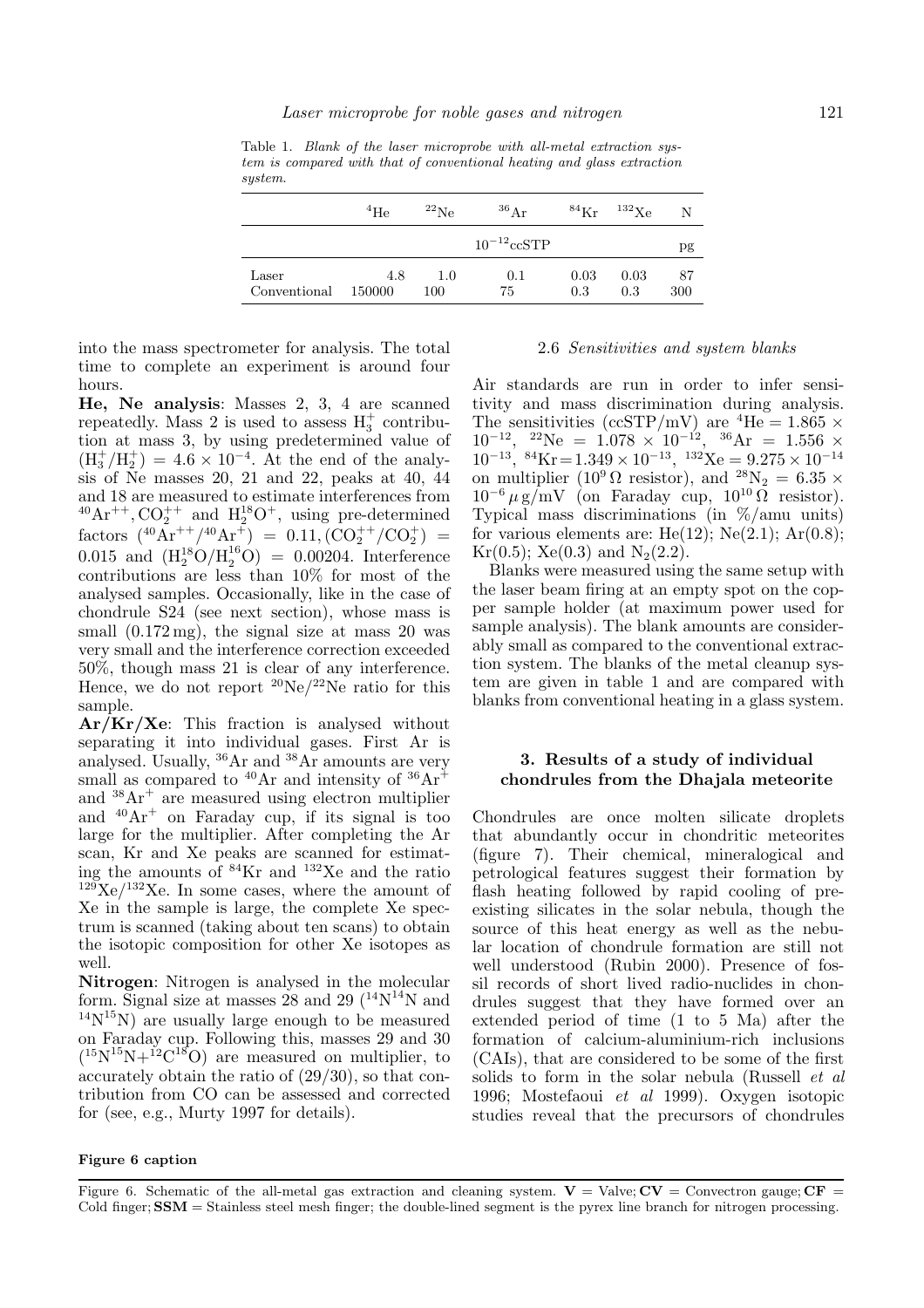

Figure 7. Chondrules of different sizes from the Dhajala meteorite.

were different from their host meteorites (Clayton et al 1991). Studies of size separated chondrules have also revealed possible oxygen isotopic exchange of <sup>16</sup>O poor chondrule precursor with a  $16$ O rich nebular gas (Clayton *et al* 1991). If a considerable time gap existed between the formation of chondrules in the nebula and their aggregation into chondritic parent bodies, they might have experienced a precompaction energetic particle (cosmic ray) irradiation in the solar nebula, which can lead to an excess in cosmogenic noble gas content in them with respect to the matrix material (Polnau et al 1999, 2001). Recently, trapped noble gases of sub-solar composition have been found in the chondrules of an enstatite chondrite (Okazaki et al 2001), favouring a model of chondrule formation at a location close to the Sun (Shu et al 2001). The different precursors of chondrules as well as gas (nebular) solid (precursor) exchange might show up as differences in noble gas and nitrogen isotopic composition in the chondrules. We have initiated a systematic study of noble gases and nitrogen in individual chondrules to understand the chondrule formation process and their aggregation into chondritic parent bodies. Here we report our preliminary results obtained from a study of chondrules from the Dhajala H(3.8) chondrite. We have analysed 12 individual Dhajala chondrules by our laser microprobe. Individual chondrules of size  $\geq 300 \,\mu m$  were picked from the fragment Dhajala-261 for this study; their masses range from 0.172 to 1.365 mg.

We have first established the optimum conditions for gas extraction (i.e., the appropriate wave length, power, duration of irradiation and number of steps) for complete gas release and the minimum sample mass that can be analysed. Initially

Table 2. Gas extraction from chondrule S-3 (1.365 mg), using 532 nm radiation and Q switch mode.

|                |              |                | $^{4}$ He | $^{22}$ Ne        | $^{36}\mathrm{Ar}$ |
|----------------|--------------|----------------|-----------|-------------------|--------------------|
| Step<br>no     | Time<br>sec. | Power<br>watts |           | $10^{-8}$ ccSTP/g |                    |
| 1              | 10           | 1.43           | 1367      | 0.57              | 0.33               |
| 2              | 10           | 1.96           | 215.2     | 0.44              | 0.13               |
| 3              | 40           | 2.39           | 61.3      | 0.72              | 0.08               |
| 4              | 60           | 2.56           | 6.53      | 1.08              | 0.17               |
| 5              | 60           | 2.56           | 1.06      | 0.55              | 1.36               |
| 6              | 60           | 2.56           | ΒL        | ВL                | 1.02               |
| $7^*$          | 60           | 4.0            | 48.5      | 0.13              | 0.57               |
| $\text{Total}$ |              |                | 1700      | 3.49              | 3.67               |

\*Heating by  $\lambda = 1064$  nm and CW mode.

 $BL = Blank Level.$ 

we analysed chondrule S3 by irradiating with green light (532 nm), with progressively higher power with a defocused beam to cover the whole sample area. After 7 steps <sup>4</sup>He,<sup>22</sup> Ne amounts came down to blank level, but  ${}^{36}Ar$  was still being released (table 2). Another irradiation step by IR (1064 nm) at a higher power yielded about 15% <sup>36</sup>Ar and some  ${}^{4}$ He and  ${}^{22}$ Ne as well. This clearly shows that 532 nm radiation is not very efficient for heating chondrules. We therefore tried 1064 nm irradiation on chondrule S8 and found the following heating sequence to be appropriate for complete gas extraction. Step 1: Heating for 5 sec. at low power essentially to desorb surficial (mostly atmospheric) gases. Step 2: Heating for 10 sec. to release the sample gases completely. Step 3: A reheat for 15 sec. at a slightly higher power to ensure total gas release (table 3). In most cases the second (main) heating step has released almost all sample gas and the re-heat only yielded  $\langle 5\%$ of gases of the main step and the initial step mostly gave gases of atmospheric composition. We have analysed twelve chondrules ranging in mass from 0.172 mg to 1.365 mg for noble gases following this procedure. Four of these chondrules (S1, S23, S27 and S28) have also been analysed for nitrogen, after recognising the high nitrogen blank problem with the all-metal system during the earlier analysis and improving it by incorporating a glass branch line for nitrogen processing as discussed earlier. A series of snapshots taken for one of the chondrules before, during and after the laser irradiation are shown in figure 8. The data reported here have been corrected for blanks, instrumental mass discrimination and interference corrections for Ne and N, and the corresponding errors propagated. In table 4 the data of He, Ne and Ar (for the totals) of the analysed chondrules are compiled, while in table 5 nitrogen data for the four chondrules are given.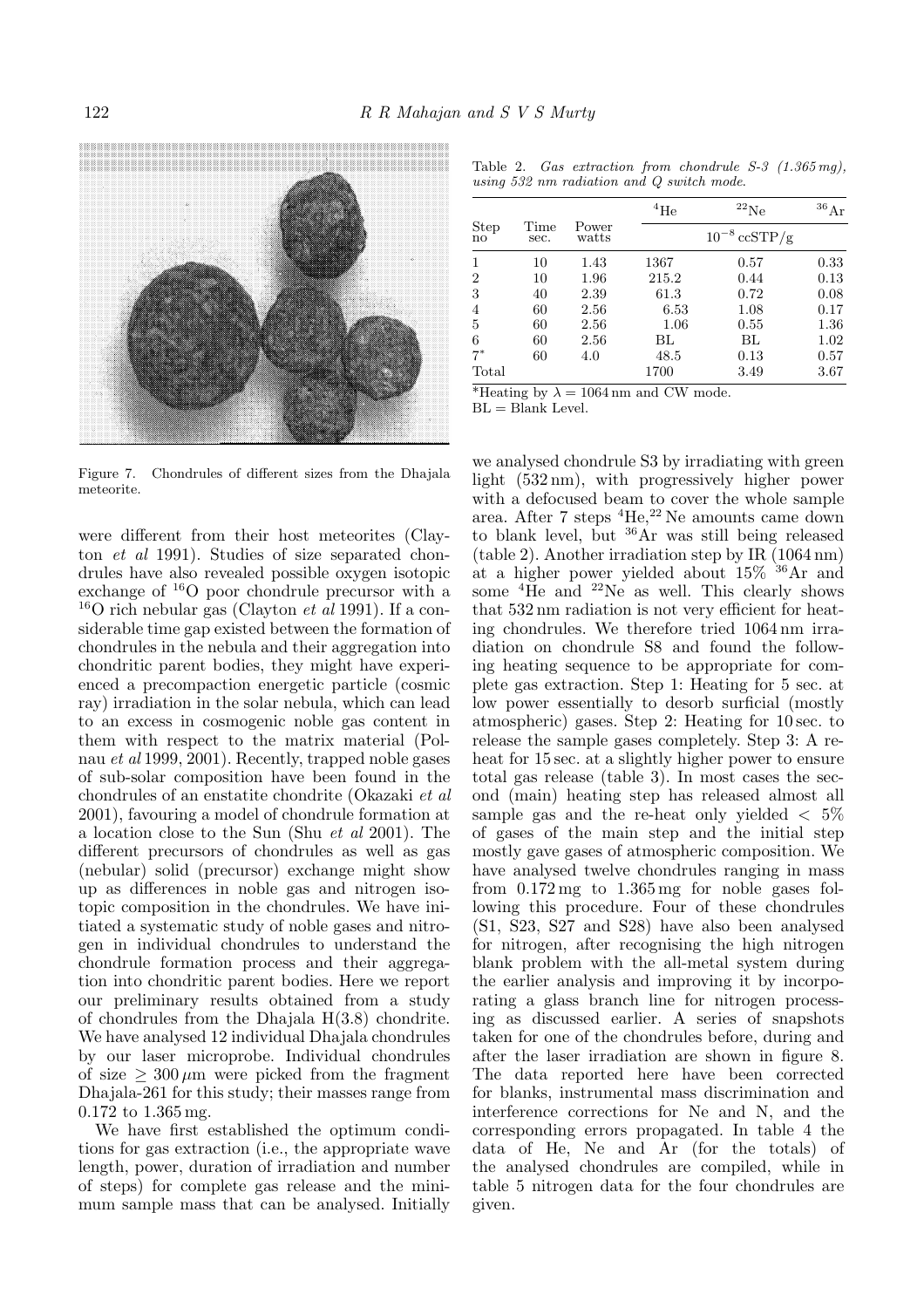Table 3. Gas extraction from chondrule S-8 (0.605 mg) using CW mode and  $\lambda = 1064$  nm radiation.

| <b>Step</b>    | Time | Power | $^{4}$ He | $^{22}Ne$         | $^{-36}\mathrm{Ar}$ |
|----------------|------|-------|-----------|-------------------|---------------------|
| no.            | sec. | watts |           | $10^{-8}$ ccSTP/g |                     |
| $\mathbf{1}$   | 5    | 0.24  | 624.8     | 0.30              | 0.38                |
| $\overline{2}$ | 10   | 4.30  | 1126      | 3.78              | 0.97                |
| 3              | 15   | 5.6   | 10.9      | 0.33              | BL                  |
| Total          |      |       | 1761      | 4.40              | 1.35                |

The smallest sample analysed in the present sample set is a chondrule weighing 0.172 mg. The total amounts of <sup>4</sup>He, <sup>22</sup> Ne and <sup>36</sup>Ar present in this sample are (in  $10^{-12}$  ccSTP units) 1221, 4.3 and 2.0 respectively, while the blanks in the same units are 4.8, 1.0 and 0.1 respectively, making it possible to see the signal from the sample very easily. Blanks by the conventional heating in a glass sys-



3. Irradiation with IR  $\frac{1}{2}$   $\frac{1}{2}$   $\frac{1}{2}$   $\frac{1}{2}$  4. Just after putting off the IR

tem (see table 1) are orders of magnitude more than the sample signal and it would not have been possible to analyse this sample by extracting gases using conventional heating techniques.

# **4. Discussion**

The data presented in table 4 clearly show that Ne is mostly dominated by cosmogenic component. In the Ne three isotope plot (figure 9), the data fall near the spallation end member. The presence of a small amount of trapped Ne can be explained as due to either atmospheric or most likely Ne-Q component found in the Dhajala meteorite (Schelhaas et al 1990; Murty 1996). One outlier from this trend (S1) is indicative of spallation component from a Na rich phase present in that chondrule.



Figure 8. Various stages during the laser irradiation of a sample are shown.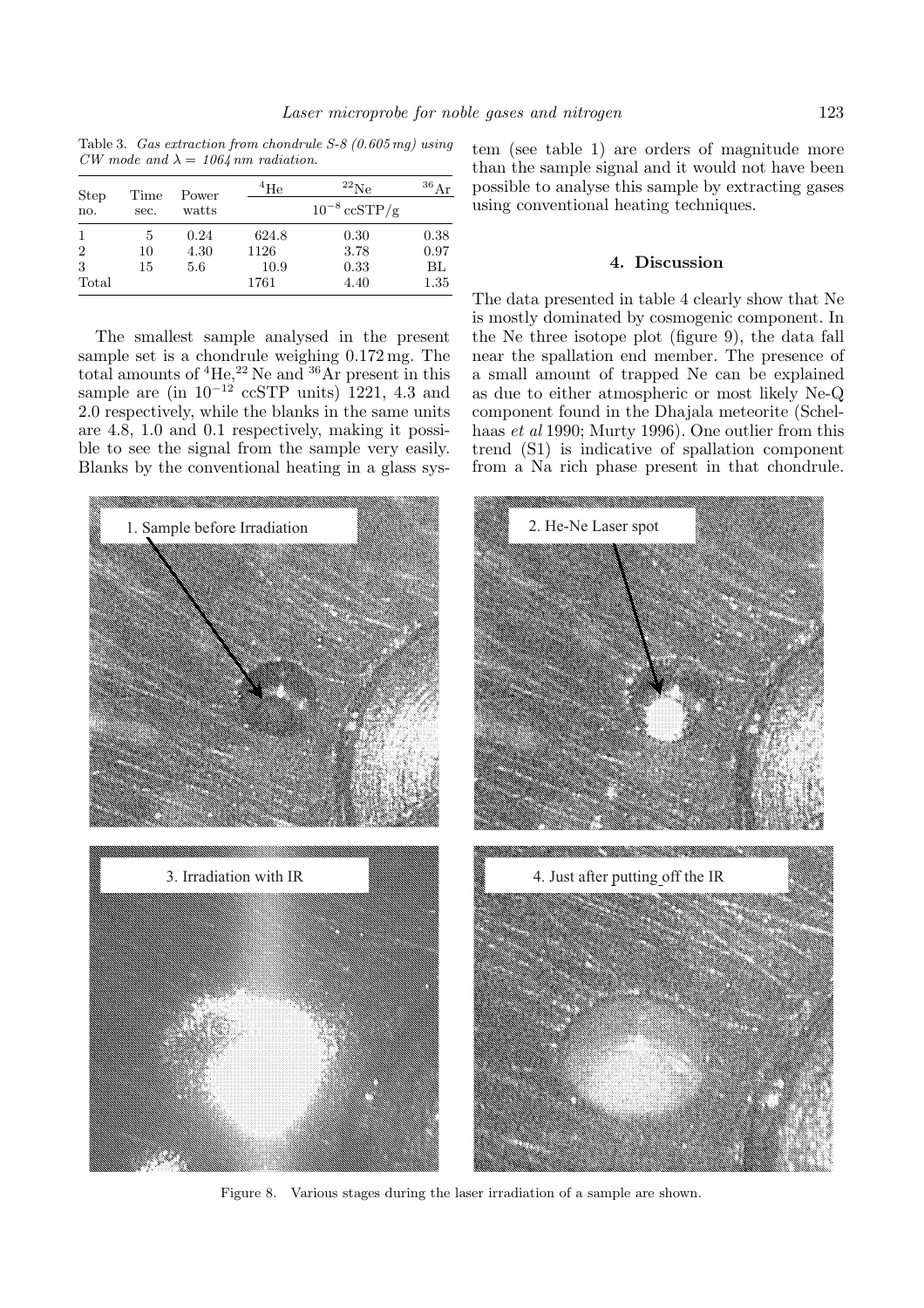| Mass         | $\rm{^{3}He}$ | $^{4}$ He | $^{22}{\rm Ne}$     | $^{36}\mathrm{Ar}$ | $^{20}{\rm Ne}$ | $^{21}$ Ne           | $^{38}\mathrm{Ar}$   | $^{40}\mathrm{Ar}$     |                               |
|--------------|---------------|-----------|---------------------|--------------------|-----------------|----------------------|----------------------|------------------------|-------------------------------|
| Sample       | mg            |           |                     | $10^{-8}$          |                 | $\overline{^{22}Ne}$ | $\overline{^{22}Ne}$ | $\frac{36}{\text{Ar}}$ | $\overline{{}^{36}\text{Ar}}$ |
| $S-1$        | 0.985         | 4.26      | 876                 | 2.13               | 1.09            | 0.889<br>$\pm 0.064$ | 0.610<br>0.015       | 0.291<br>0.002         | 1173<br>8                     |
| $\mbox{S-2}$ | 0.944         | 6.71      | 1769                | 2.88               | 8.13            | 1.649<br>0.022       | 0.880<br>0.070       | 0.363<br>0.010         | 2133<br>17                    |
| $S-3$        | 1.365         | 6.19      | 1700                | 3.49               | 3.67            | 1.824<br>0.071       | 0.778<br>0.056       | 0.639<br>0.032         | 17953<br>143                  |
| $S-4$        | 0.993         | 7.55      | $\boldsymbol{2388}$ | 2.99               | 2.49            | 1.371<br>0.012       | 0.890<br>0.045       | 0.566<br>0.016         | 818.5<br>6.0                  |
| $S-6$        | 0.995         | 6.84      | 2109                | 2.67               | 4.20            | 2.054<br>0.015       | 0.808<br>0.059       | 0.310<br>0.010         | 869.0<br>6.8                  |
| $S-8$        | 0.605         | 6.40      | 1761                | 4.40               | 1.35            | 1.574<br>0.019       | 0.764<br>0.038       | 0.349<br>0.001         | 9627<br>73                    |
| $S-9$        | 0.879         | 7.37      | 1701                | 4.04               | 14.2            | 1.616<br>0.045       | 0.772<br>0.069       | 0.379<br>0.009         | 536.5<br>4.7                  |
| $S-10$       | 0.856         | 6.49      | 1247                | 2.24               | 5.00            | 1.251<br>0.013       | 0.998<br>0.072       | 0.311<br>0.007         | 788.3<br>6.5                  |
| $S-23$       | 0.845         | 4.16      | 829                 | 2.52               | 1.69            | 1.803<br>0.043       | 0.701<br>0.015       | 0.322<br>0.002         | 5543<br>40                    |
| $S-24$       | 0.172         | 2.60      | 710.2               | 2.49               | 1.18            |                      | 0.638<br>0.063       | 0.292<br>0.001         | 1700<br>13                    |
| $S-27$       | 0.805         | 3.80      | 895                 | 4.89               | 1.79            | 2.550<br>0.071       | 0.605<br>0.018       | 0.320<br>0.006         | 522.1<br>3.8                  |
| $S-28$       | 0.797         | 5.61      | 1712                | 3.47               | 1.73            | 2.258<br>0.045       | 0.634<br>0.016       | 0.331<br>0.003         | 1162<br>8                     |

Table 4. He, Ne and Ar data for individual Dhajala chondrules (concentrations in  $ccSTP/q$  units). Errors in conc. are  $\pm 10\%$ ; errors in isotopic ratios represent 95% confidence limits.

Table 5. Nitrogen in individual Dhajala chondrules.

|         |            | $\delta^{15}N(\%0)$ |                         |              |
|---------|------------|---------------------|-------------------------|--------------|
| Sample  | N<br>(ppm) | Measured            | Cosmogenic<br>corrected | Reference    |
| $S-1$   | 1.30       | $106 \pm 5$         | $100 \pm 5$             | This work    |
| $S-23$  | 3.08       | $37.1 \pm 5.0$      | $33.2 \pm 5.1$          | "            |
| $S-27$  | 3.89       | $47.4 \pm 1.7$      | $42.3 \pm 2.1$          | "            |
| $S-28$  | 2.43       | $171 \pm 6$         | $163 \pm 6$             | "            |
| Bulk    | 4.09       | $4.84 \pm 1.44$     | $1.91 \pm 1.50$         | Murty (1996) |
| Metal   | 8.31       | $-11.81 \pm 1.40$   | $-11.81 \pm 1.40$       |              |
| Phase Q | 47.9       | $-15.06 \pm 0.63$   | $-15.06 \pm 0.63$       | "            |

While He is a mixture of cosmogenic and radiogenic (<sup>4</sup>He) components, Ar is a mixture of trapped and cosmogenic components (<sup>36</sup>Ar and <sup>38</sup>Ar) and radiogenic <sup>40</sup>Ar. The cosmogenic and radiogenic components calculated for each chondrule, following standard procedures (Eugster 1988) are compiled in table 6.

The cosmogenic  ${}^{3}\text{He}, {}^{21}\text{Ne}$  and  ${}^{38}\text{Ar}$  for the 12 chondrules vary by factors of 2.8, 2.4 and by an order of magnitude respectively while the radiogenic <sup>4</sup>He and <sup>40</sup>Ar vary by factors of 3 and 70. While differences in chemical composition of the chondrules can lead to these variations, partial gas losses and differential cosmic ray exposure could also be possible. We can rule out differences in shielding of the chondrules within the meteorite as a plausible cause, as all chondrules come from a single, small fragment. Comparing our data with values from literature (Gopalan et al 1977; Fredriksson *et al* 1985), we find that the variations in  ${}^{3}$ He and <sup>21</sup>Ne are similar, indicating that partial gas loss as the most probable explanation rather than a differential exposure of individual chondrules. The observed variations in <sup>38</sup>Ar and <sup>40</sup>Ar are, however,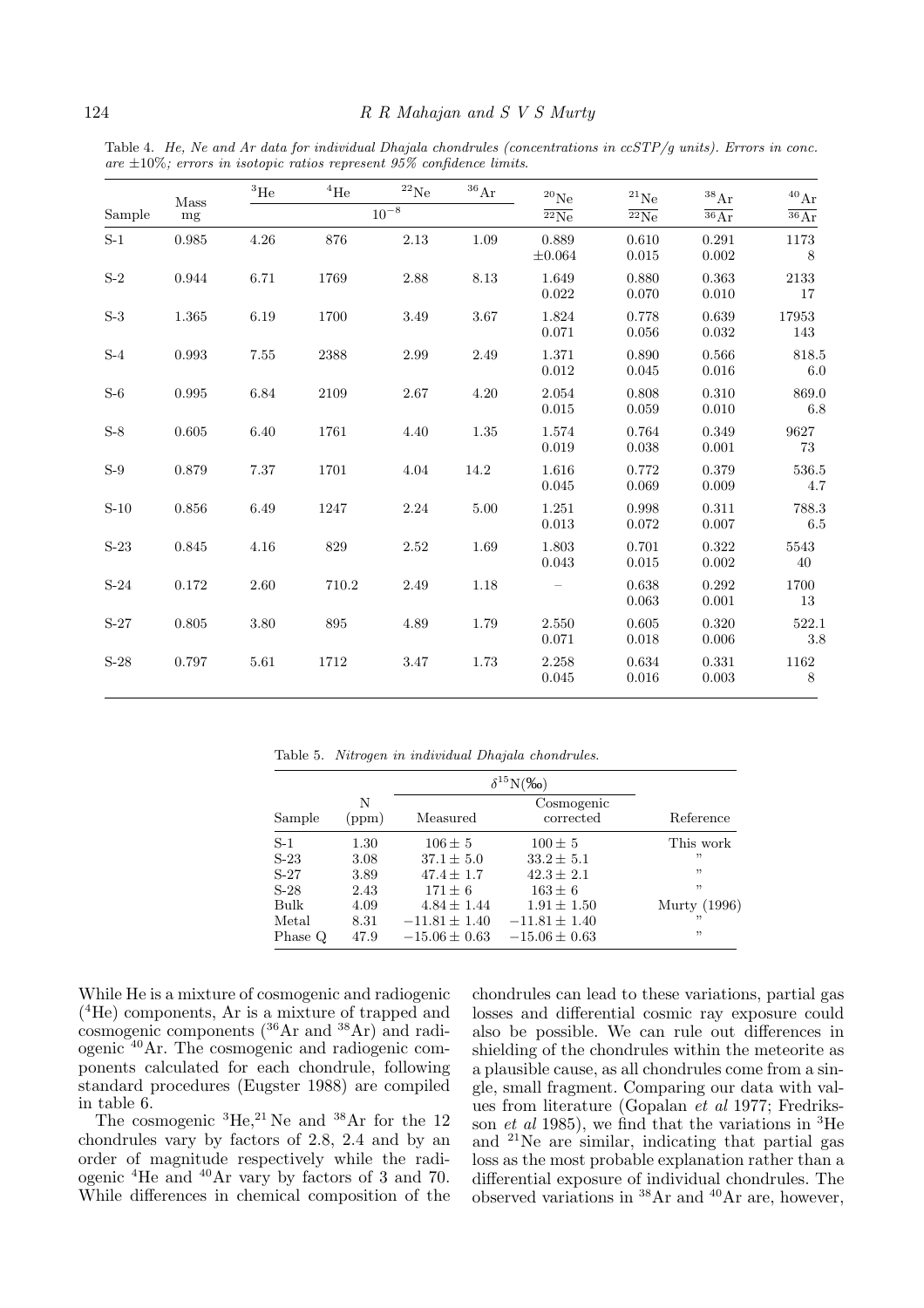

Figure 9. Ne three isotope plot for Dhajala chondrules. End member compositions for spallation, air and Ne-Q are also shown. The mixing lines between spallation and Air/Ne-Q components are shown to indicate the lack of trapped Ne.

|              |               | Cosmogenic    |                      |             | Radiogenic         |                          |  |
|--------------|---------------|---------------|----------------------|-------------|--------------------|--------------------------|--|
| Chondrule    | $\rm{^{3}He}$ | $\rm ^{21}Ne$ | ${}^{38}\mathrm{Ar}$ | ${}^{4}$ He | $^{40}\mathrm{Ar}$ | Reference                |  |
| $S-1$        | 4.26          | 1.27          | 0.13                 | 853         | 1283               | This work                |  |
| $S-2$        | 6.71          | 2.53          | 1.62                 | 1733        | 17,336             | ,,                       |  |
| $S-3$        | 6.19          | 2.70          | 1.89                 | 1667        | 65,900             | , ,                      |  |
| $S-4$        | 7.34          | 2.66          | 1.08                 | 2286        | 2040               | , ,                      |  |
| $S-6$        | 6.84          | 2.15          | 0.59                 | 2073        | 3652               | , ,                      |  |
| $S-8$        | 6.35          | 3.34          | 0.25                 | 1761        | 12917              | , ,                      |  |
| $S-9$        | 7.37          | 3.10          | 3.09                 | 1663        | 7596               | , ,                      |  |
| $S-10$       | 6.49          | 2.25          | 0.70                 | 1213        | 3939               | , ,                      |  |
| $S-23$       | 4.16          | 1.74          | 0.26                 | 807         | 9380               | , ,                      |  |
| $S-24$       | 2.63          | 1.56          | 0.14                 | 710         | 2011               | , ,                      |  |
| $S-27$       | 3.79          | 2.90          | 0.27                 | 875         | 934                | , ,                      |  |
| $S-28$       | 5.61          | 2.16          | 0.28                 | 1683        | 2010               | , ,                      |  |
| $DH-10$      | 7.90          | 3.06          | 0.31                 | 1496        | 8300               | Fredriksson et al (1985) |  |
| $DH-20$      | 5.37          | 1.10          | 0.15                 | 1302        | 6190               | , ,                      |  |
| Many         |               | 2.76          | 0.30                 |             | 7775               | Gopalan et al $(1977)$   |  |
| Bulk $(T67)$ |               | 2.55          | 0.34                 |             | 4274               | , ,                      |  |

Table 6. Cosmogenic and radiogenic noble gas components in individual Dhajala chondrules  $(10^{-8} \csc STP/g \text{ units}).$ 

too large to be explained by partial gas loss and are most likely due to differences in  $K$  (for  $40Ar$ ) and Ca (for  $38$ Ar) contents among the different chondrules. For example the large amount of <sup>40</sup>Ar in chondrules S3, S2 and the large amount of <sup>38</sup>Ar in S9 can be due to the presence of K rich and Ca rich phases in them. Variations in Ca contents up to a factor of 7 have been observed among the chondrules from Allegan chondrite (Fredriksson 1983), further strengthening such possible variations among the Dhajala chondrules.

Nitrogen contents among the four chondrules vary from 1.3 to 3.89 ppm which is within the range observed for bulk Dhajala meteorite (Murty 1996). The  $\delta^{15}$ N values on the otherhand are quite different from the bulk meteorite. All four chondrules have much higher  $\delta^{15}$ N values as compared to the bulk meteorite. Even  $\delta^{15}N$  values corrected for cosmogenic contribution by standard procedures (see Mathew and Murty 1993) are much above the bulk value, clearly suggesting the presence of a <sup>15</sup>N enriched component in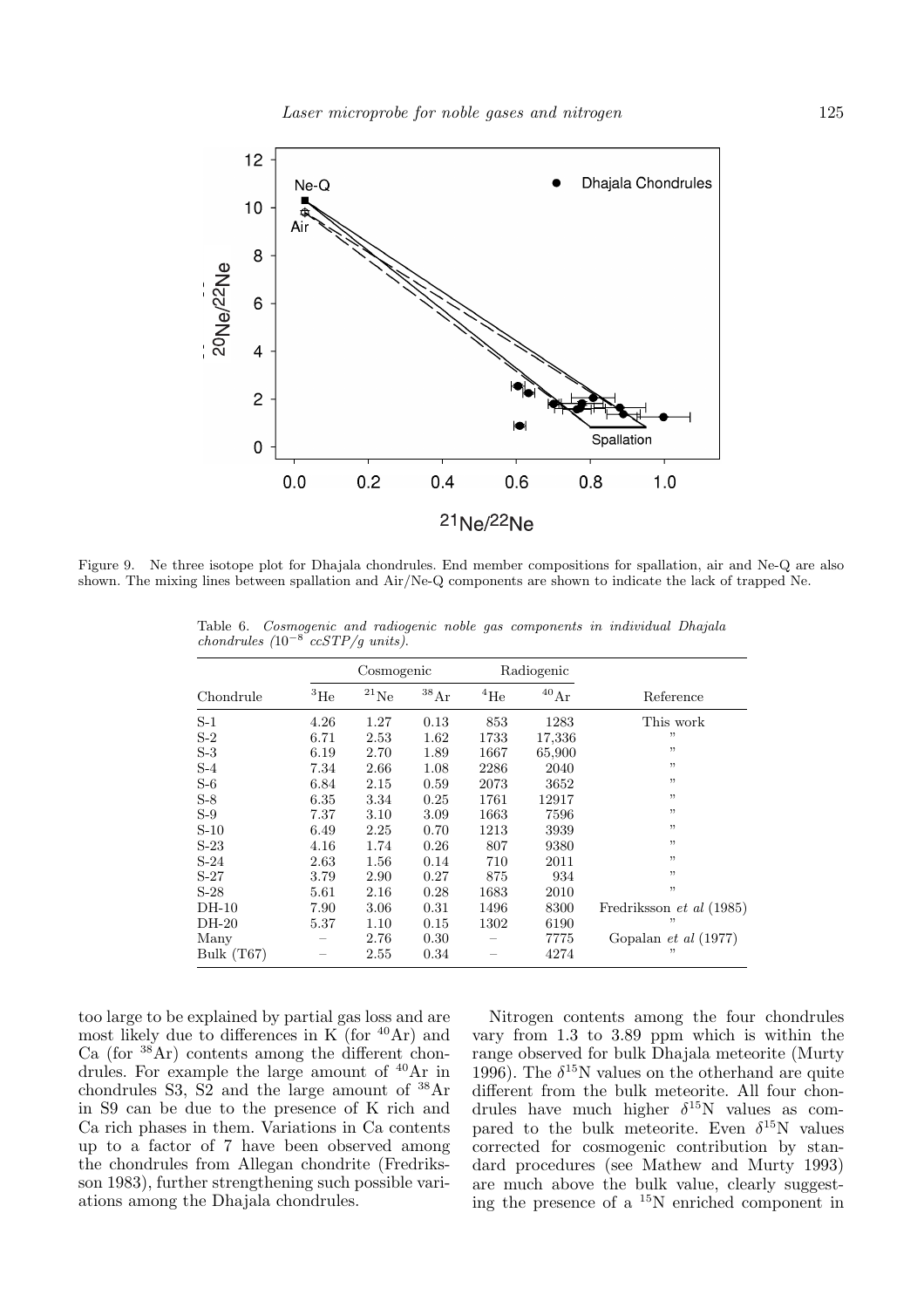

Figure 10.  $\delta^{15}$ N of Dhajala chondrules is plotted against  $1/N$ . A two component mixture is indicated with variable amounts of a <sup>15</sup>N-rich component added to a component similar to N-Q ( $\delta^{15}N = -15\%$ ).

Dhajala chondrules. The plot of  $\delta^{15}N$  vs. 1/N for the Dhajala chondrules along with other phases of Dhajala (figure 10) is indicative of a two component mixture (ignoring one outlier datum). This suggests an admixture of a minor <sup>15</sup>N rich component to a major light N component that is similar to phase Q nitrogen. More data will be needed to further characterise this heavy N component.

#### **5. Conclusions**

A laser microprobe setup capable of analysing individual grains of  $\langle$  1 mg mass for noble gases and nitrogen is described. Low blanks achieved in this system allow us to analyse individual chondrules from Dhajala meteorite down to 0.172 mg in mass. Analyses of 12 Dhajala chondrules have revealed variations in cosmogenic  ${}^{3}$ He and  ${}^{21}$ Ne by a factor of about 2 that are most probably due to partial gas losses, while variations by much larger factors for <sup>38</sup>Ar and <sup>40</sup>Ar are most likely a reflection of variation in chemical (Ca, K) composition among the chondrules. All the four chondrules analysed for nitrogen have shown the presence of a  $^{15}$ N rich component.

Apart from the analysis of microscopic phases in meteorites and terrestrial samples, a potential application for the laser microprobe would be in deciphering the noble gas isotopic records of individual presolar grains. Presolar grains isolated from meteorites have survived processing in the early solar system and have retained their unique isotopic signatures of discrete nucleosynthesis sources (Anders and Zinner 1993). The average chemical and isotopic compositions of noble gases measured in bulk separates of presolar material represent mixtures of many sources. The laser volatilization of single presolar grains can provide key insights into the stellar origins both of the grains themselves and the noble gas and nitrogen components that they carry.

#### **Acknowledgement**

The Department of Space is thanked for funds that established the laser microprobe facility. Prof. J N Goswami and Prof. G S Agarwal (Director, PRL) are thanked for their encouragement and keen interest in this project. We greatly appreciate the thorough and critical review by J N Goswami.

# **References**

- Anders E and Zinner E 1993 Interstellar grains in primitive meteorites: Diamond, siliconcarbide and graphite; Meteoritics **28** 490–514
- Clayton R N, Mayeda T K, Goswami J N and Olsen E J 1991 Oxygen isotope studies of ordinary chondrites; Geochim. Cosmochim. Acta **55** 2317–2337
- Eugster O 1988 Cosmic ray production rates for  ${}^{3}He, {}^{21}Ne, {}^{38}Ar, {}^{83}Kr$  and  ${}^{126}Xe$  in chondrites based on <sup>81</sup>Kr-Kr exposure ages; Geochim. Cosmochim. Acta 52 1649–1662